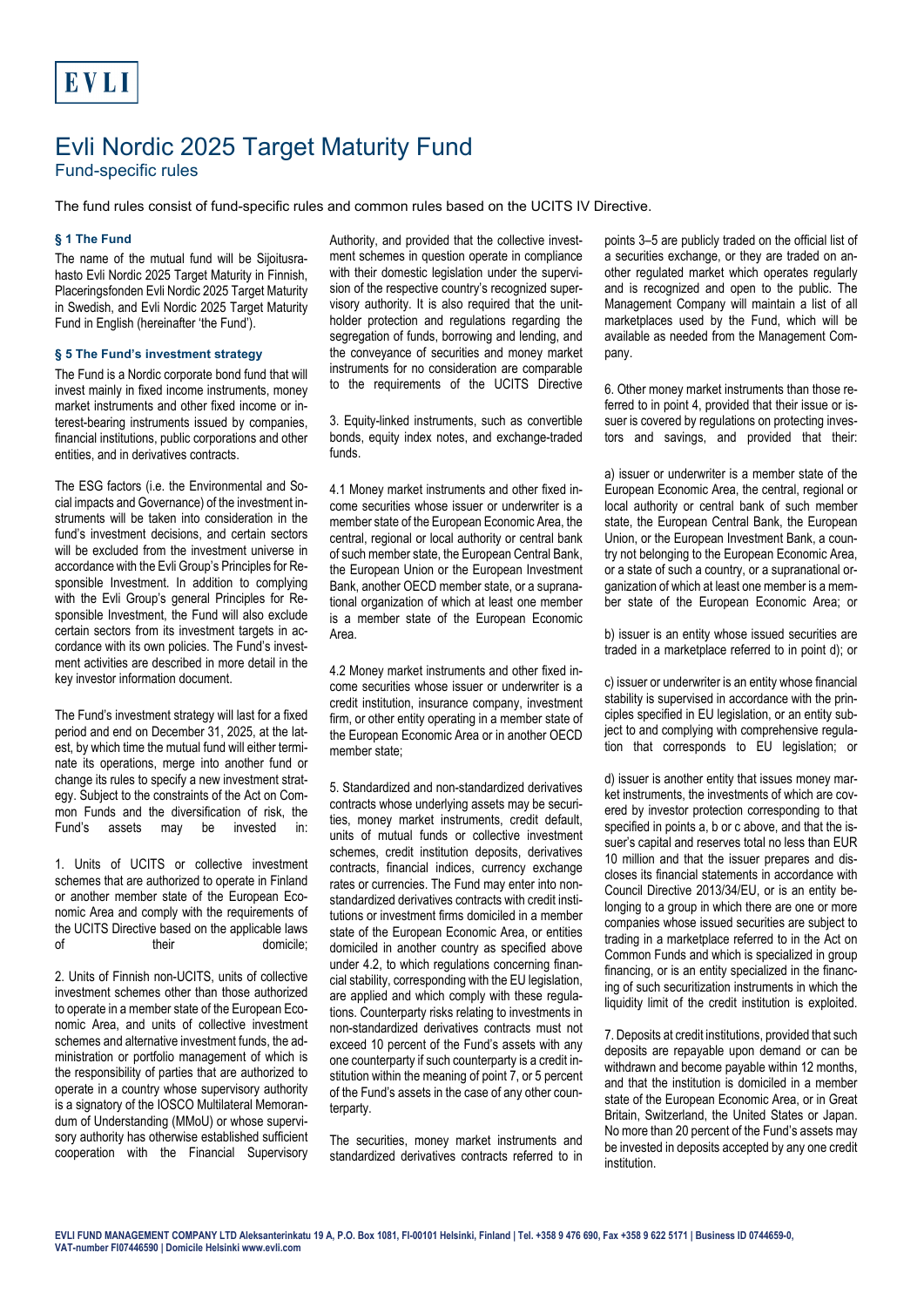8. Securities whose terms of issuance specify that they will become tradable on a public securities exchange or on another regulated market which operates regularly and is recognized and open to the public within one year of issuance, provided that it is probable that trading will actually begin by the expiration of said time.

9. Not more than of 10 percent of the Fund's assets in securities and money market instruments other than those referred to in points 3-4, 6 and 8 above.

Up to 10 percent of the Fund's assets may be invested in the securities or money market instruments of any one issuer, provided that investments in the securities and money market instruments of such issuer together with any deposits accepted by it, or any non-standardized derivatives contracts that expose the Fund to counterparty risk relating to said entity, may not exceed 20 percent of the Fund's assets. The Fund may not acquire more than 10 percent of the bonds and money market instruments of any one issuer.

Investments in the securities or money market instruments of any one issuer that exceed 5 percent of the Fund's assets may constitute a maximum of 40 percent of the assets of the Fund. This limitation does not apply to investments in deposits or nonstandardized derivatives contracts whose counterparty is a credit institution within the meaning of point 7 above. Nor does this limitation apply to the units of UCITS, non-UCITS or collective investment schemes referred to in points 1 and 2 above. Up to 100 percent of the Fund's assets may be invested in the money market instruments or other securities of a single issuer or underwriter defined in point 4.1 above, provided that they originate from at least six separate issues and no more than 30 percent of the Fund's assets are invested in any one issue.

When selecting investment instruments, the Fund Management Company uses its internal assessment system, which includes credit risk analysis. External credit rating agencies and other external sources may also be used in the assessment. The Fund will dispose of shares received, if any, within 24 months of receipt.

A total maximum of 10 percent of the Fund's assets may be invested in the units of UCITS, non-UCITS or other collective investment schemes, as defined under points 1 and 2, provided that such UCITS, non-UCITS or collective investment schemes cannot under their rules or articles of association invest more than 10 percent of their assets in the units of other UCITS or collective investment schemes. The Fund may not acquire more than 25 percent of the units of any one UCITS, non-UCITS or collective investment scheme.

The assets of the Fund may only be invested in the units of UCITS, non-UCITS or other collective investment schemes whose fixed annual management fee does not exceed 4 percent of the net asset value of such UCITS, non-UCITS or collective investment schemes. The investments in UCITS, non-UCITS and other collective investment schemes may also be subject to performance-based fees in addition to such fixed management fees.

The assets of the Fund may also be invested in the units of other mutual funds managed by the Management Company. The Management Company will charge a management fee on these investments as well, but the Fund will not be charged any related subscription or redemption fees.

The Fund must hold a sufficient cash balance at all times. The Management Company may, on behalf of the Fund, take out a temporary loan related to fund operations, the amount of which may not exceed 10 percent of the Fund's assets.

To promote efficient asset management the Fund may enter into lending and repurchase agreements with respect to any securities and money market instruments held by it, provided that they are settled through a clearing house as referred to in law, or a corresponding foreign entity. Lending and repurchase agreements containing generally accepted terms and conditions may also be concluded with domestic and foreign securities brokers who are subject to the supervision of a recognized regulatory authority. The total value of securities lent may not exceed 25 percent of the Fund's net asset value. This restriction does not apply to lending agreements that can be terminated and whose underlying securities can be immediately recovered upon demand. The combined value of repurchase agreements and the loans referred to in the preceding paragraph may not exceed 10 percent of the Fund's net asset value.

Derivative instruments may be used, in accordance with the regulations of the Financial Supervisory Authority and within the investment objectives, for hedging purposes and to replace underlying assets in situations in which it is deemed to be more cost-efficient than buying the underlying assets. The Fund may buy and sell options, forward contracts and futures (including credit derivatives) independent of whether the Fund maintains a position in the underlying investments, and may make interest rate, currency and credit default swaps in accordance with the terms and conditions generally in use on the markets. The final maturity date of fixed income investments must be in 2026 at the latest. Standardized and non-standardized currency derivatives may be used for hedging purposes.

The collateral requirement based on the derivatives positions and the repurchase agreements of the Fund may not exceed 30 percent of the Fund's net asset value. The total market value of all option premiums may not exceed 30 percent of the Fund's net asset value. The combined risk of the Fund's securities, money market instruments and derivatives contracts will be monitored daily on the basis of collateral requirement and the delta ratio

| οf | the | total | exposure. |
|----|-----|-------|-----------|
|    |     |       |           |

### **§ 11 Fees payable to the Management Company and Custodian**

A management fee that varies by fund unit series will be paid to the Management Company for its services. The maximum fee payable, including the fee paid to the Custodian, will be 1.00 percent per annum based on the daily net asset value of the Fund. The actual amount of this fee will be set by the Management Company's Board of Directors. The amount of the fee will be calculated daily and deducted from the Fund's net asset value as a debt of the Fund to the Management Company. The Management Company will charge its fee monthly in arrears.

The Financial Supervisory Authority approved these rules on July 9, 2020. These rules were originally prepared in Finnish. Should there be any inconsistency between the Finnish language document and the document in another language, the Finnish language document shall prevail.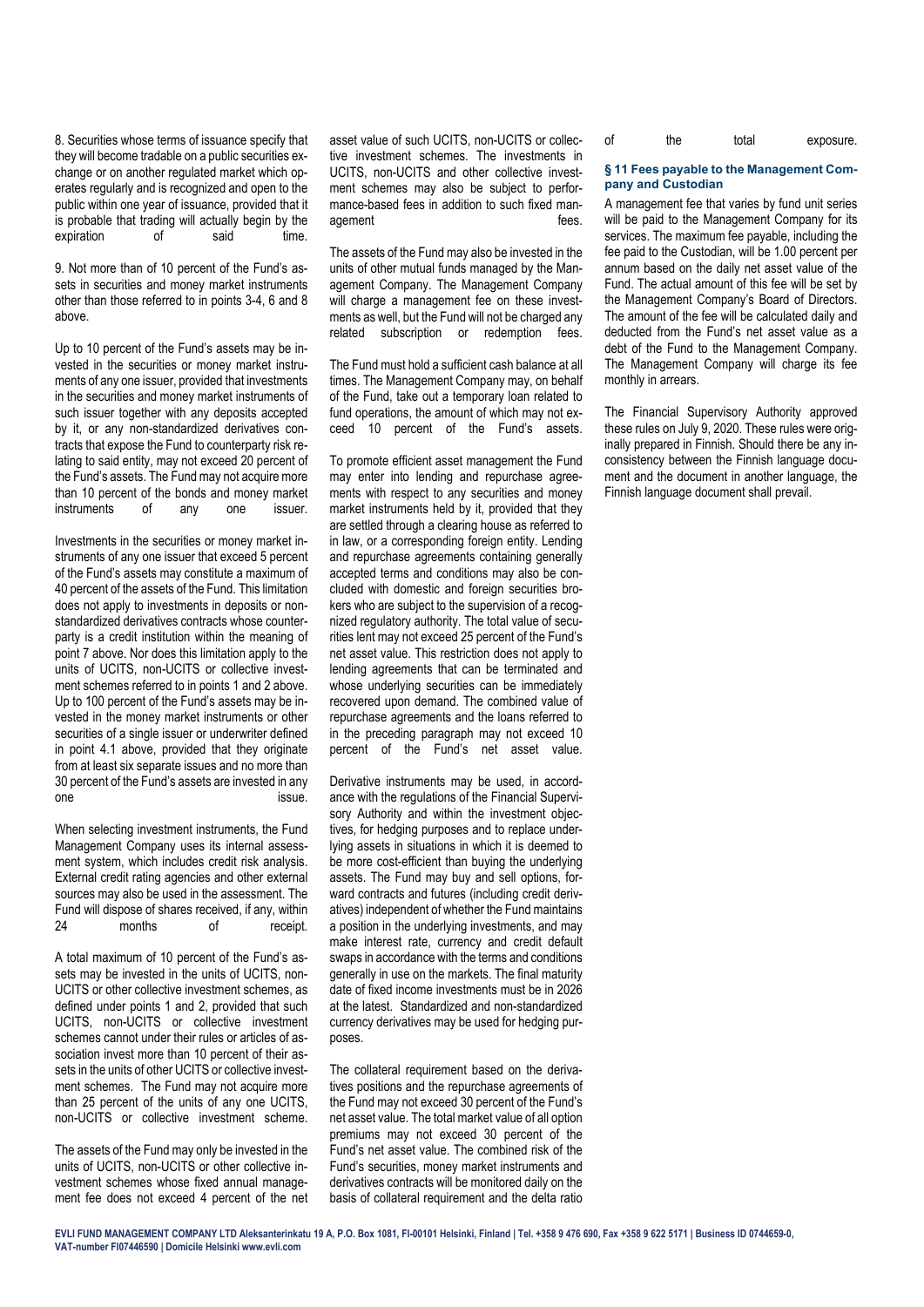# Common Rules for Funds Compliant with the UCITS IV Directive

The fund rules consist of fund-specific rules and common rules based on the UCITS IV Directive.

# **§ 2 Management Company**

Evli Fund Management Company Ltd ('the Management Company') is responsible for the management of the Fund. The Management Company will represent the Fund in its own name, act on behalf of the Fund in issues relating to it, and exercise the rights pertaining to the assets in the Fund.

## **§ 3 Custodian**

The Custodian of the Fund is Skandinaviska Enskilda Banken AB (publ) Helsinki Branch ('the Custodian'). The Custodian may use corporations specializing in custodianship and supervised by the Finnish Financial Supervisory Authority or a corresponding foreign supervisory authority to assist it in the performance of its duties.

#### **§ 4 Objective of the investment activity of the Fund**

The Fund's investment activity is aimed at achieving a return on the assets invested in the Fund that exceeds the benchmark return. The benchmark index that is determined by the Management Company and in use at any given time is stated in the valid key investor information document.

#### **§ 6 Units in the Fund**

The Fund may have both yield and growth units. The units in the Fund may be divided into fractions. One (1) unit will be formed of ten thousand (10,000) fractions of equal size.

The Fund may contain fund unit series that differ from each other by their management fees, frequency of divivend payment, denomination currency, or index, inflation, fixed income, currency or other derivative hedging. The Board of Directors of the Management Company will decide on the issue of each fund unit class and series and will determine the terms of subscription, which will be notified in the key investor information document and fund prospectus valid at any time. The terms of subscription may vary depending on the subscription amount, investment horizon, distribution channel, geo-graphical area or the overall customer relationship with Evli Group.

A fund unit entitles the holder to a share of the Fund's assets that is proportional to the total number of fund units, taking into account the relative values of the fund unit series and classes. If, as a result of a new subscription or a fund switch, a unit holder's holdings in one fund unit series rise above the minimum subscription amount in another fund unit series, or if the unit holder's overall customer relationship at the Evli Group grows during the ownership period, the Management Company will, upon the request of the unit holder, convert the holdings to apply to the fund unit series whose minimum subscription amount, at the time of conversion, has been exceeded as a result of the new

holdings, or to which the overall customer relationship entitles.

If, as a result of redemptions or fund switches, a unit holder's holdings in one fund unit series fall below the minimum subscription amount valid at the time of subscription for the series in question, or if the unit holder's overall customer relationship at the Evli Group diminishes during the ownership period, the Management Company will be entitled to convert the holdings to apply to the fund unit series whose minimum subscription amount the holdings correspond with, or to which the overall customer status at the time of conversion entitles, taking into account the equal treatment of unit holders.

The Management Company will keep a register of all the units in the Fund and it will register the transfers of ownership. The Management Company will not provide unit holders with a written certificate of participation.

#### **§ 7 Distribution of the Fund's dividends**

The Annual General Meeting of the Management Company will decide on the dividends to be distributed annually to the holders of yield units, and the payment thereof. The percentage stated in a valid fund prospectus of the net asset value of a yield unit on the date of the Annual General Meeting of the Management Company is the minimum amount that will be distributed as dividends. The aim will be to distribute a return that is as stable as possible. The dividends distributed on yield units will be deducted from the capital of the Fund calculated for yield units.

The dividends will be paid to the holders of yield units in accordance with the information in the register on the date of the Annual General Meeting of the Management Company no later than one (1) month after the Annual General Meeting of the Management Company. The dividends will be paid to the bank account notified by the unit holder.

In the case of those fund unit series that distribute the annual dividend in more than one installments, the Management Company's Annual General Meeting will confirm the dates for the payment of the dividends. The paid dividends will be deducted from the fund capital calculated for the yield units and paid to unit holders in accordance with the information in the register at the time of release of the re-turn no later than one (1) month later. The date of release of each payment installment and the amount of return to be paid will be notified in the Fund's key investor information document and the fund prospectus.

Dividends will not be distributed on growth units; instead the returns on them are added to the value of the units and invested in accordance with the Fund's investment strategy.

### **§ 8 Net asset value of the Fund and fund units**

The net asset value of the Fund will be the value of its assets less its liabilities.

The securities and derivative contracts of the Fund are valuated at the existing market value. This means the official closing price at the closing of the market in a public price tracking system. In the case of equities, equity-linked securities and derivatives, this means the latest trading price, and for fund units, the latest confirmed price. For fixed-income instruments this means the latest trading price or the average of purchase quotations in the market making system. Deposits are valued at nominal value, taking into account any accumulated interest. Lending and repurchase agreements are valued based on the market values of the underlying securities. Securities for which no reliable market value is available are valued on the basis of objective criteria as instructed by the Board of Directors of the Management Company. In determining the Fund's net asset value, the Management Company will employ the average of the most recent buy and sell quotations issued by international foreign exchange banks in a public quotation system or the daily currency rates published by the European or Swedish Central Bank.

The net asset value of the fund units will be the net asset value of the Fund, calculated in the manner described above, divided by the number of units in issue, while taking into account any dividends paid on yield units when calculating their value. The net asset value of the fund units will be expressed in Fund's base currency or in the denomination currency of the unit series.

Units in the Fund may be issued in currencies other than the euro. If units in the Fund have been issued in currencies other than the euro, the net asset value of the fund units denominated in foreign currencies will be calculated at the same exchange rates as the Fund's net asset value. Currency derivatives can be used to hedge fund units denominated in foreign currencies against currency risk. The costs of hedging fund units that include a currency or other derivative hedge, the costs of exchanging currency, and gains or losses from hedging measures will be allocated only to the relevant unit series.

The net asset values of fund units are generally calculated on every Finnish banking day, excluding those Finnish banking days on which the net asset value of the Fund or the value of its investments cannot be accurately determined due to foreign public holidays or bank holidays. Such public holidays or bank holidays include religious holidays, national days or other national celebrations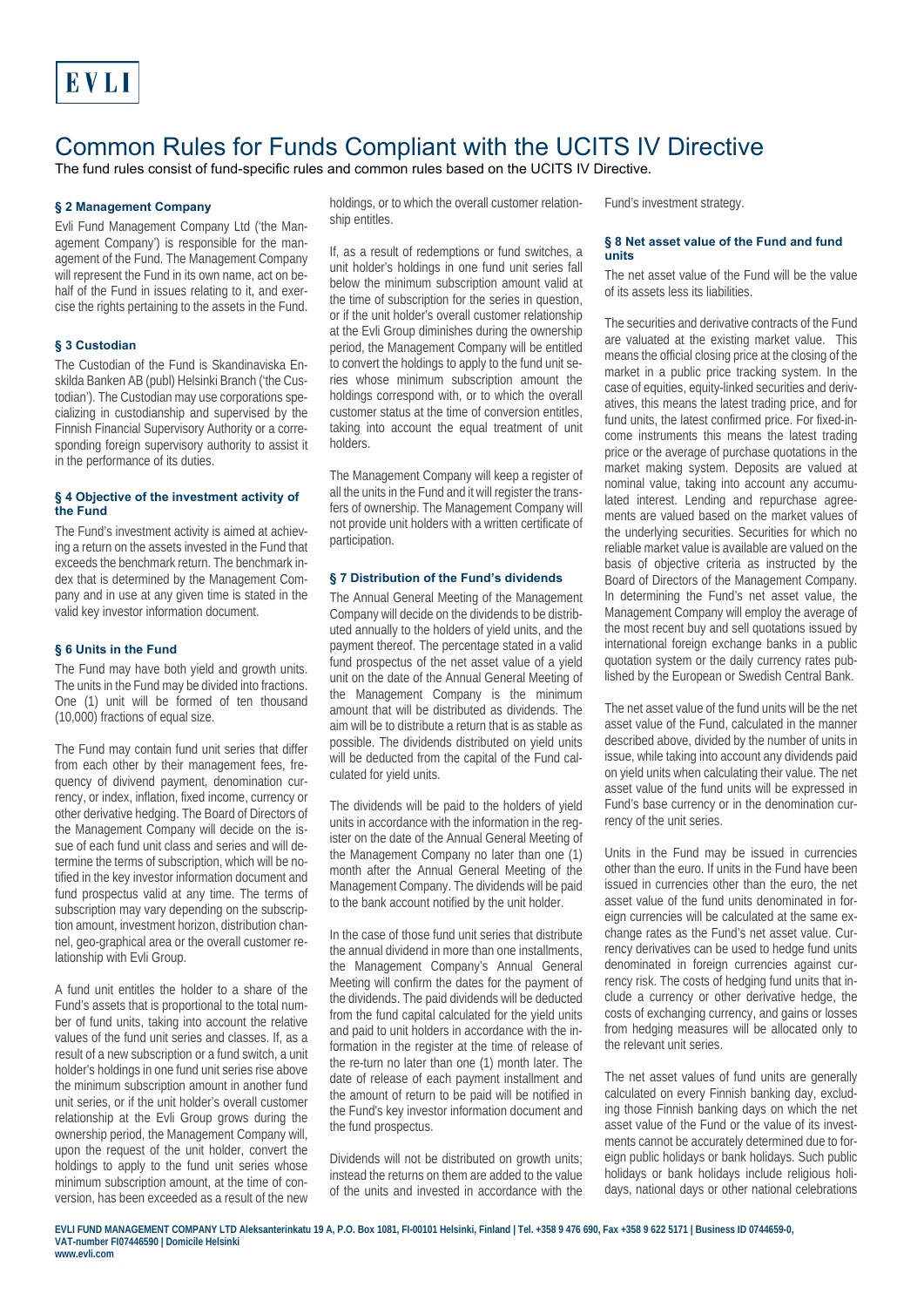

and public holidays. A list of days on which the net asset values of fund units are not calculated will be available from the Management Company and the Management Company's website.

If the net asset values of fund units cannot be reliably determined, the Management Company can temporarily suspend the calculation of the net asset value of fund units in order to secure the equality of unit holders. Situations in which net asset value calculation can be discontinued include exceptionally unstable or unpredictable market conditions, exceptional conditions or any other important reason. The latest net asset value of fund units will be available from the Management Company and on its website.

## **§ 9 Subscription, redemption and switch of fund units**

Fund units may be subscribed for and redeemed at the Management Company and in other subscription locations designated in the fund prospectus during the Fund's opening hours determined in Section 8. Subscription of fund units will not be possible on banking days on which the calculation of the net asset value of fund units is temporarily halted in accordance with Section 8. A list of days when subscriptions or subscription orders cannot be executed will be available from the Management Company.

The Management Company accepts subscription orders on all banking days. The fund unit subscriptions will be executed at the net asset value of the unit to be confirmed for the banking day on which the subscription payment is available for use by the Management Company or the Fund, provided that the subscription order has been submitted within the specified time and that the Management Company has been supplied with the required information on the subscriber and the subscriber's identity. The subscriber must, in conjunction with the subscription, indicate the unit series in question and whether the subscription concerns growth or yield units. The subscription payment must be available to the Management Company within the standard time generally applied in the industry. The subscription payment will be charged two banking days after the subscription. A more detailed description of the payment schedule and payment of the subscription monies is presented in the funds' order instructions and the fund prospectus.

If the subscription order is registered by the Management Company on the order date at 2 pm (Finnish time) or later, or if the order date is not a banking day or a day when the Fund is open for trading, the subscription will be executed at the fund unit value calculated for the subsequent possible banking day or opening day.

The Management Company will have the right to refuse a subscription order, or to reject a subscription or subscription order that has been executed,

or to postpone the execution of an order, if it has not been supplied with the information required for executing the subscription, or if in the opinion of the Management Company there is no real need for the client relationship, or if it is estimated that the client relationship will impair other unit holders' interests or equality. The Board of Directors of the Management Company may provide more detailed instructions on how fund units are subscribed from outside of Finland, or by using a currency other than that used in Finland at any given time.

The Management Company accepts redemption orders on all banking days. Redemption orders must be submitted to the Management Company on the order date before 2 pm (Finnish time). The written certificate of participation, if any, must be submitted to the Management Company in connection with a redemption order. The redemption transaction will be executed at the net asset value of the fund unit to be confirmed for the redemption date, provided that the Fund has the assets required for the redemption and that the calculation of the net asset value of the fund unit has not been temporarily suspended. Redemption orders received and registered after 2 pm (Finnish time) will be executed at the net asset value of the fund unit on the subsequent possible banking day, provided that the calculation of the net asset value of the fund unit has not been temporarily suspended. The redemption proceeds less any redemption fee will be paid two banking days following the redemption date. A more detailed description of the payment schedule and payment of the redemption amount is presented in the funds' order instructions and the fund prospectus.

The redemption transaction must be executed with the Fund's assets. Should the Fund need to acquire the assets for the redemption transaction by selling assets of the Fund, this must take place without undue delay and no later than two (2) weeks after the redemption order has been issued to the Management Company. The redemption transaction will, in that case, be executed at the net asset value of the fund units on the date on which the proceeds from the sale of assets have been received. The Fund may, for a special reason and with the permission of the Financial Supervisory Authority, exceed the said two-week (2-week) time limit in order to execute a redemption transaction. A redemption order may be cancelled only with the consent of the Management Company.

The Management Company may temporarily suspend the redemption of fund units, if it is in the best interests of the unit holders, if it is required in order to ensure equality, or due to some other especially important reason. The Management Company may temporarily suspend the redemption of fund units, if the Fund's primary marketplace or a significant portion of marketplaces are closed, or if trading in said marketplaces has been restricted, or if there are disruptions in normal communications, or if the Management Company may be forced to sell the Fund's assets at a price that is significantly lower than their market value.

In special circumstances the Management Company and a unit holder may agree that fund units can alternatively be redeemed by giving the unit holder securities of the Fund, or cash and securities corresponding to the redemption price. When making a redemption agreement, the Management Company must ensure that the transaction will not endanger the interests of other Fund unit holders.

The Management Company may, at its own initiative, redeem the fund units of a unit holder without the unit holder's order or consent, if there is an important reason related to the unit holder, which reason also involves obligations to which the Management Company is subjected due to the unit holder's holding in the Fund and which the Management Company cannot reasonably be expected to manage. An important reason may arise when a unit holder moves to a country that requires significant additional reporting or that requires the Management Company to join as a member to foreign entities that it would not otherwise need to join, or that requires the Management Company to comply with local legislation concerning its operations in other than the Management Company's own country of domicile. An important reason may also arise if a unit holder is placed on a sanctions list, and action in violation of the sanction would likely cause significant harm to the Management Company's operations or cause the Management Company to contravene laws or regulations applying to its operations.

The redemption will be executed at the value applying on the date of making the redemption decision and no redemption fee will be charged. The unit holder will be notified of the redemption and its reason immediately the Management Company has become aware of the grounds for the redemption.

Within the Fund, a unit holder may switch yield units into growth units, or vice versa, or fund units denominated in one currency into fund units denominated in another currency.

Fund units may be conveyed. The new unit holder must present an account of the acquisition to the Management Company, after which the holding will be entered in the fund unit register.

## **§ 10 Subscription and redemption fees**

The Management Company will charge a subscription fee of a maximum two (2) percent of the subscription price, and a redemption fee of a maximum two (2) percent of the net asset value of the unit. The fee for a single redemption transaction will, however, be at least the minimum fee stated in the key investor information document. In connection with a subscription or redemption, the